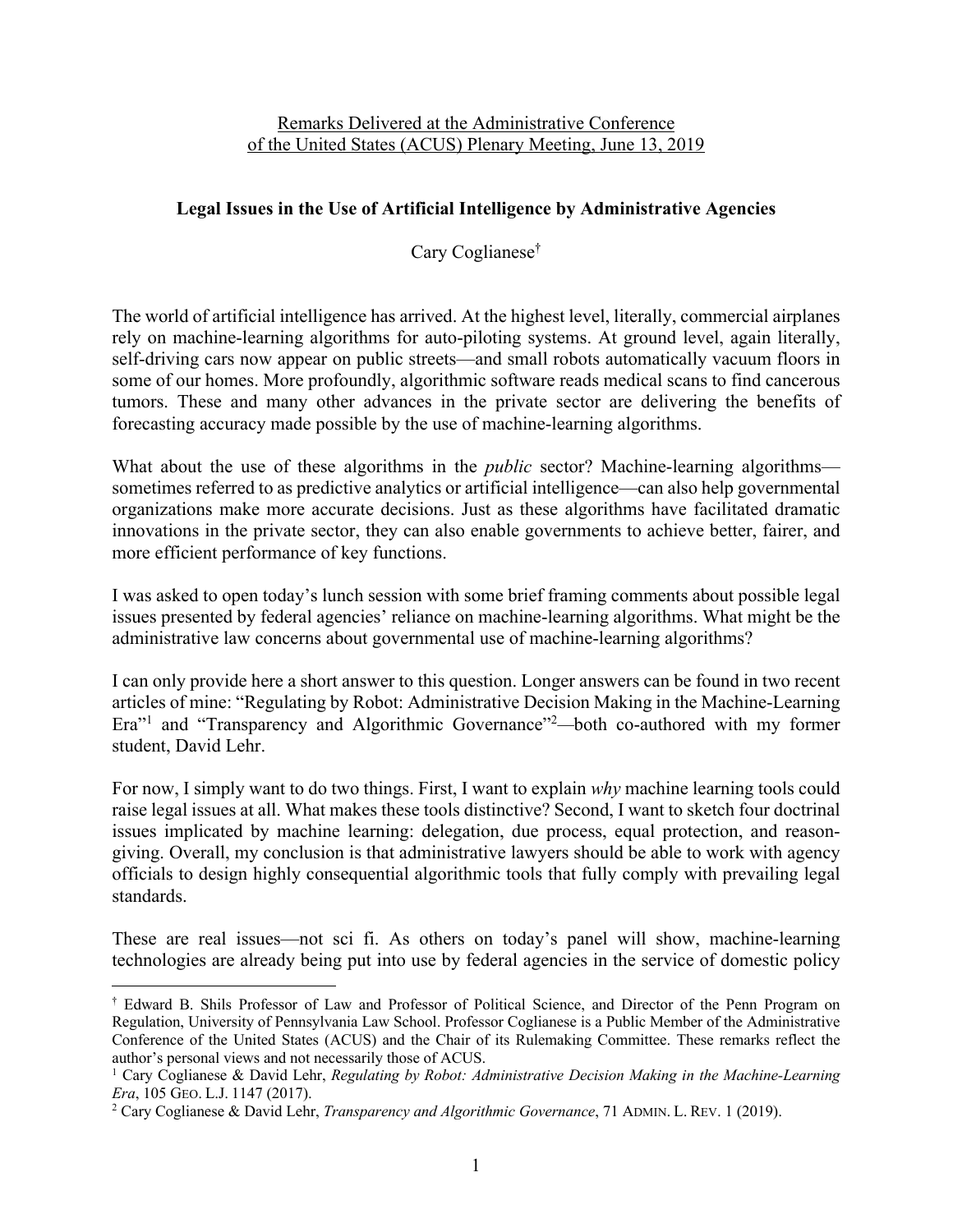implementation. Of course, the vast majority of these uses actually raise few interesting legal questions. No one seriously thinks there are legal problems with the Postal Service using learning algorithms to read handwriting on envelopes in sorting mail, or with the National Weather Service using them to help forecast the weather. And, with *Heckler v. Chaney*<sup>3</sup> in mind, relatively few legal questions should arise when agencies use algorithms to help with enforcement, such as to identify tax filings for further auditing.

But we are rapidly moving to a world where more consequential decision-making, in areas not committed to agency discretion, could be aided by, and perhaps even replaced by, automated tools that run on machine-learning algorithms. For example, in the not-so-distant future, certain government benefits or licensing determinations could be made using artificial intelligence.

Such uses will raise interesting legal questions because of *two* key properties of artificial intelligence systems: automation and opacity.

The first property—*automation*—should be pretty obvious. Machine learning algorithms make it possible to cut humans out of decision-making in qualitatively important ways. When this happens, what will become of a government that, in Lincoln's words, is supposed to be a "of the people, for the people, and by the people"—not *by the robots*?

By itself, automation should not create any legal bar to the use of machine-learning algorithms. After all, government officials can already legally and appropriately rely on *physical* machines thermometers, emissions monitoring devices, and so forth.

It is the second key property of machine learning algorithms—their *opacity*—that, when combined with the first, will appear to raise distinctive legal concerns. Machine learning algorithms are sometimes called "black-box" algorithms because they "learn" on their own.

Unlike traditional statistical forecasting tools, machine learning does not rely on human analysts to identify variables to put into a model. Machine learning algorithms effectively *do the choosing* as they work their way through vast quantities of data and find patterns on their own. The results of a learning algorithm's forecasts are not causal statements. It becomes harder to say exactly *why* an algorithm made specific determination or prediction.

This is why some observers will see automated, opaque governmental systems as raising basic constitutional and administrative law questions.

Yet, my second objective today is to suggest that, with proper planning, governmental reliance on algorithms should not face insuperable or even significant legal barriers. Let me take each of four key legal doctrines briefly in turn.

First, let us look at the nondelegation doctrine. If Congress cannot delegate lawmaking authority to private entities, then maybe government cannot legally delegate decision-making authority to machines. Yet, algorithms do not suffer the same dangers of self-interestedness that make delegations to private human individuals so "obnoxious," as the Supreme Court put it in *Carter v.* 

 $\overline{a}$ <sup>3</sup> Heckler v. Chaney, 470 U.S. 821 (1985).